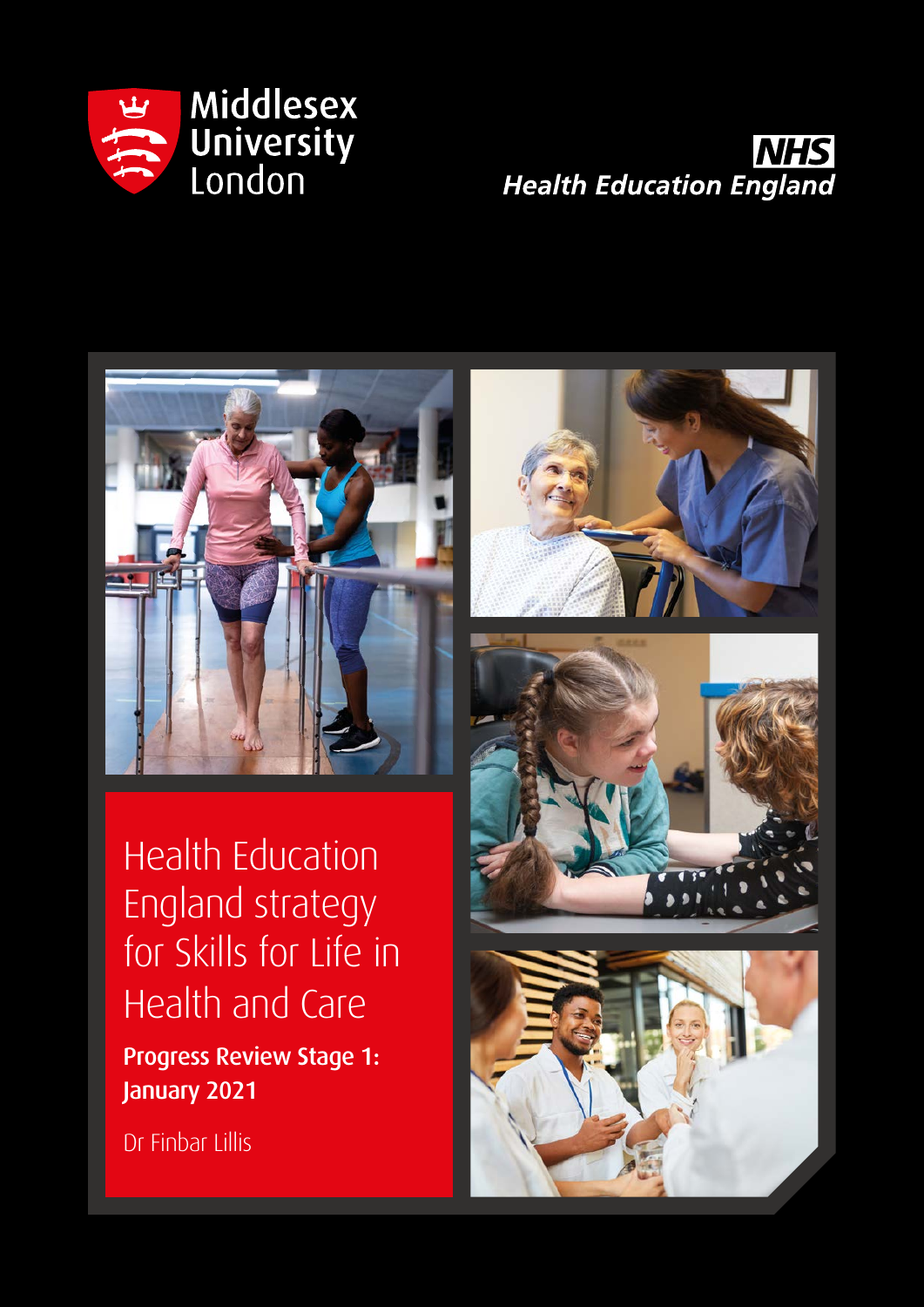| Summary                                                       |                                                                                   | 4  |  |  |  |
|---------------------------------------------------------------|-----------------------------------------------------------------------------------|----|--|--|--|
|                                                               | Progress and recommended actions                                                  | 5  |  |  |  |
|                                                               | 1.0 HEE achievements to date                                                      | 6  |  |  |  |
| Appointment of new HEE staff with SFL responsibilities<br>1.1 |                                                                                   |    |  |  |  |
| 1.2                                                           | Healthcare Apprenticeship Standards Online (HASO): SFL web pages                  | 6  |  |  |  |
| 1.3                                                           | Basic and Key Skills Builder (BKSB Ltd)                                           | 7  |  |  |  |
| 1.4                                                           | HEE SFL Master Classes Parallel developments:<br>higher education and professions | 7  |  |  |  |
| 1.5                                                           | SFL Network building                                                              | 8  |  |  |  |
| 1.6                                                           | HEE partnership work with National Numeracy (NN) Challenge                        | 8  |  |  |  |
| 1.7                                                           | <b>Trade Unions</b>                                                               | 8  |  |  |  |
| 1.8                                                           | National Literacy Trust                                                           | 9  |  |  |  |
| 1.9                                                           | Skills for Life Special Interest Group                                            | 9  |  |  |  |
|                                                               | 1.10 Direct employer access to resources: Functional Skills qualifications        | 9  |  |  |  |
|                                                               |                                                                                   |    |  |  |  |
|                                                               | 2.0 Progress Review Stage 1: August 2020                                          | 10 |  |  |  |
| 2.1                                                           | Exploratory work                                                                  | 10 |  |  |  |
| 2.2                                                           | Essential learning so far                                                         | 10 |  |  |  |
| 2.3                                                           | Interactive learning platform                                                     | 11 |  |  |  |
| 2.4                                                           | English for Speakers of Other Languages (ESOL)                                    | 12 |  |  |  |
| 2.5                                                           | Digital Skills (DS)                                                               | 14 |  |  |  |
| 2.6                                                           | ESFA AEB 2020-2021                                                                | 14 |  |  |  |
|                                                               | 3.0 Recommendations                                                               | 15 |  |  |  |
| 3.1                                                           | Interactive Platform                                                              | 15 |  |  |  |
| 3.2                                                           | Expert Knowledge                                                                  | 15 |  |  |  |
| 3.3                                                           | <b>ESOL</b>                                                                       | 15 |  |  |  |
| 3.4                                                           | Digital Skills                                                                    | 15 |  |  |  |
| 3.5                                                           | ESFA AEB 2020-2021                                                                | 15 |  |  |  |
|                                                               | 4.0 Progress Review Stage 2: January - April 2021                                 | 16 |  |  |  |
| The Progress Review Stage 2                                   |                                                                                   |    |  |  |  |
|                                                               |                                                                                   |    |  |  |  |
| 5.0 What remains to be done?                                  |                                                                                   |    |  |  |  |
| References                                                    |                                                                                   |    |  |  |  |



| Health Education England strategy for Skills for Life in Health and Care - Progress Review Stage 1: January 2021 |  |  |
|------------------------------------------------------------------------------------------------------------------|--|--|

# Contents

## Health Education England strategy for Skills for Life in Health and Care

Progress Review Stage 1: January 2021

Dr Finbar Lillis

Health Education England strategy for Skills for Life in Health and Care - Progress Review Stage 1: January 2021

**Middlesex University**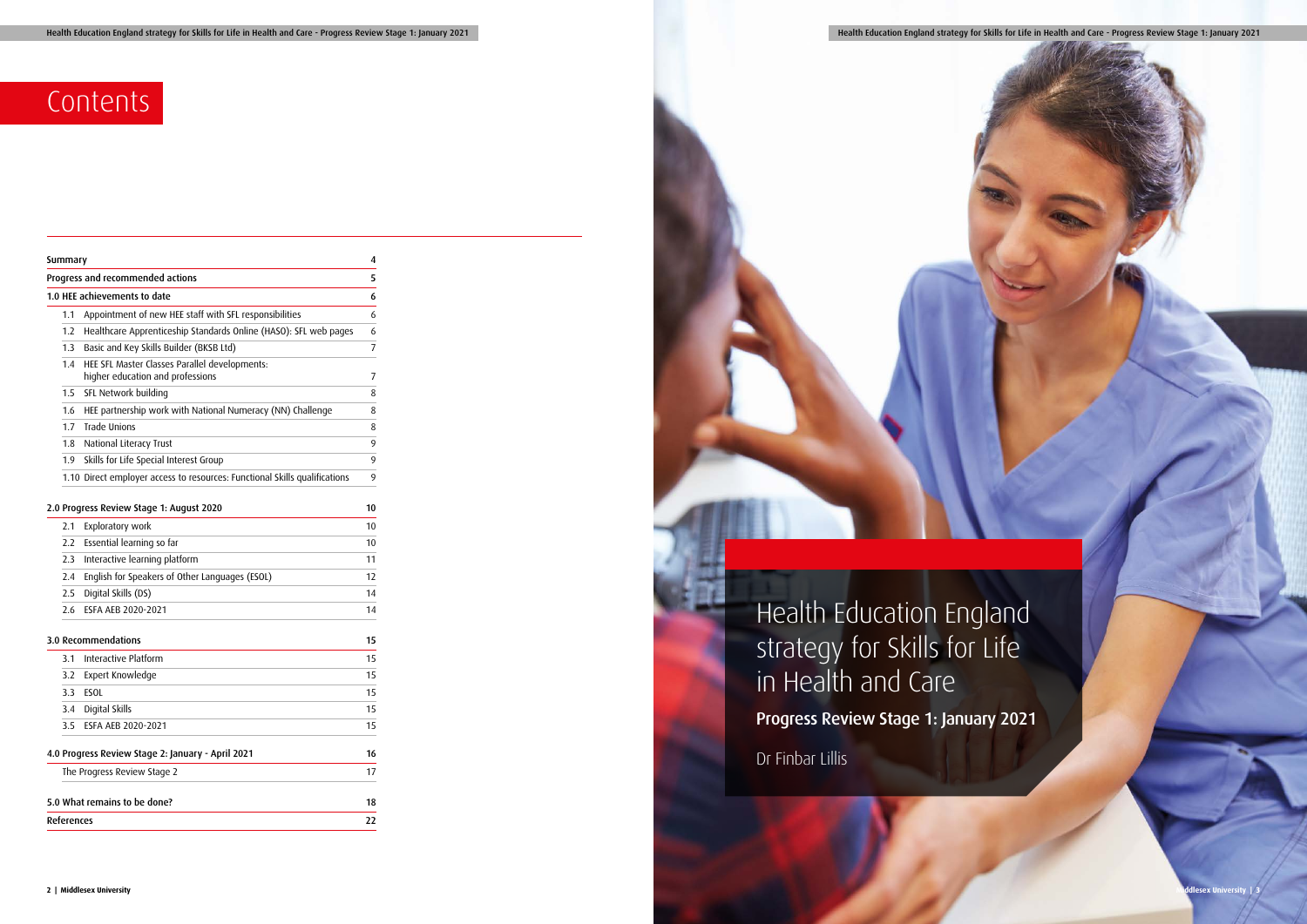# Summary **Progress and recommended actions**

'Skills for Life' achievement and progression issues were identified in recent attempts to support healthcare workforce progression, into Higher Education 'health related vocational programmes'. Firstly, as obstacles to progression for the healthcare support workforce, in the [Bridging Programme report](https://www.skillsforhealth.org.uk/skills-for-health-bridging-programme), (Skills for Health, 2015), then following a depth investigation, in the [Beyond the Brand](http://thhb.co.uk/2017/11/21/beyond-the-brand/) report (Skills for Health, 2017).

> " '…building infrastructure and sustainability for employers, by developing in-house teaching expertise, workplace coaches and

**Overall, HEE has made significant progress on enacting the Skills for Life strategy. Some actions have gone beyond the aspirations of the initial 10-point plan (work with BKSB and the National Literacy Trust for example), while some specific actions are needed now, for example on Digital Skills and ESOL and are recommended in Section 3 below.** 

The initial 10-point plan looked for ways to build SFL understanding and capacity inside the sector and Section 5 of the 'Skills for Life' report set out in detail how to achieve this aim:



**As the SFL strategy develops and expands, HEE needs to improve how it shares SFL knowledge and information; it needs to make better use of SFL expertise to know what is worth sharing. This report makes some recommendations (Section 3) about how to do this.**

In July 2018, Health Education England (HEE) responded to 'Beyond the Brand' with an initial 10-point plan (Section 5) and asked Middlesex University to produce a national 'Skills for Life' strategy (Lillis 2019). [This set out in practical detail](http://www.mdx.ac.uk/news/2019/11/new-middlesex-report-sets-five-goals-for-improving-adult-skills-in-the-health-and-care-sector) what needed to be done to enact the HEE 10-point plan.

> Inter-relational weaknesses in Skills for Life continue to impede career progress for many in the healthcare support workforce. The impetus to act on SFL is probably greater now, than when SFL issues were first formally researched. Responses to HEE's actions to date, show how a pro-active approach is welcomed by the sector. There is much more to do, for a comprehensive, sustainable SFL strategy to work.

### **Securing Progression for Senior Healthcare Support Workers into Nursing Associate (NA) and Registered Nurse (RN) Apprenticeship Programmes: the place of Skills for Life**

Securing progression for Senior Healthcare Support Workers (SHCSWs), from support roles into regulated health professions, has been a key HEE policy objective, through its Talent for Care and Widening Participation strategy (and preceding initiatives), since at least 2013. The need to address Skills for Life learning emerged from early work on progression, prior to the introduction of degree apprenticeships or the Nursing Associate role. SFL learning and achievement is a requirement for SHCSW apprenticeship achievement and essential for onward progression. There is a pressing need now, to secure progression routes for successful SHCSW apprentices into Nursing Associate and Registered Nurse Apprenticeship programmes, to fulfil their potential as health professionals and to achieve the goal of significant expansion of the nursing workforce in coming years.

Current dialogue between Middlesex University, HEE, Skills for Health and other organisations, seeks to establish a comprehensive way forward on this issue, working with all Nursing and Midwifery Council (NMC) approved providers of NA and RN apprenticeship programmes across England.

## This Stage 1 Progress Review report sets out:

## **Significant Progress Securing Progression**

### **Required Improvements**

Middlesex University is conducting a Progress Review of HEE Skills for Life (SFL) activity since November 2019.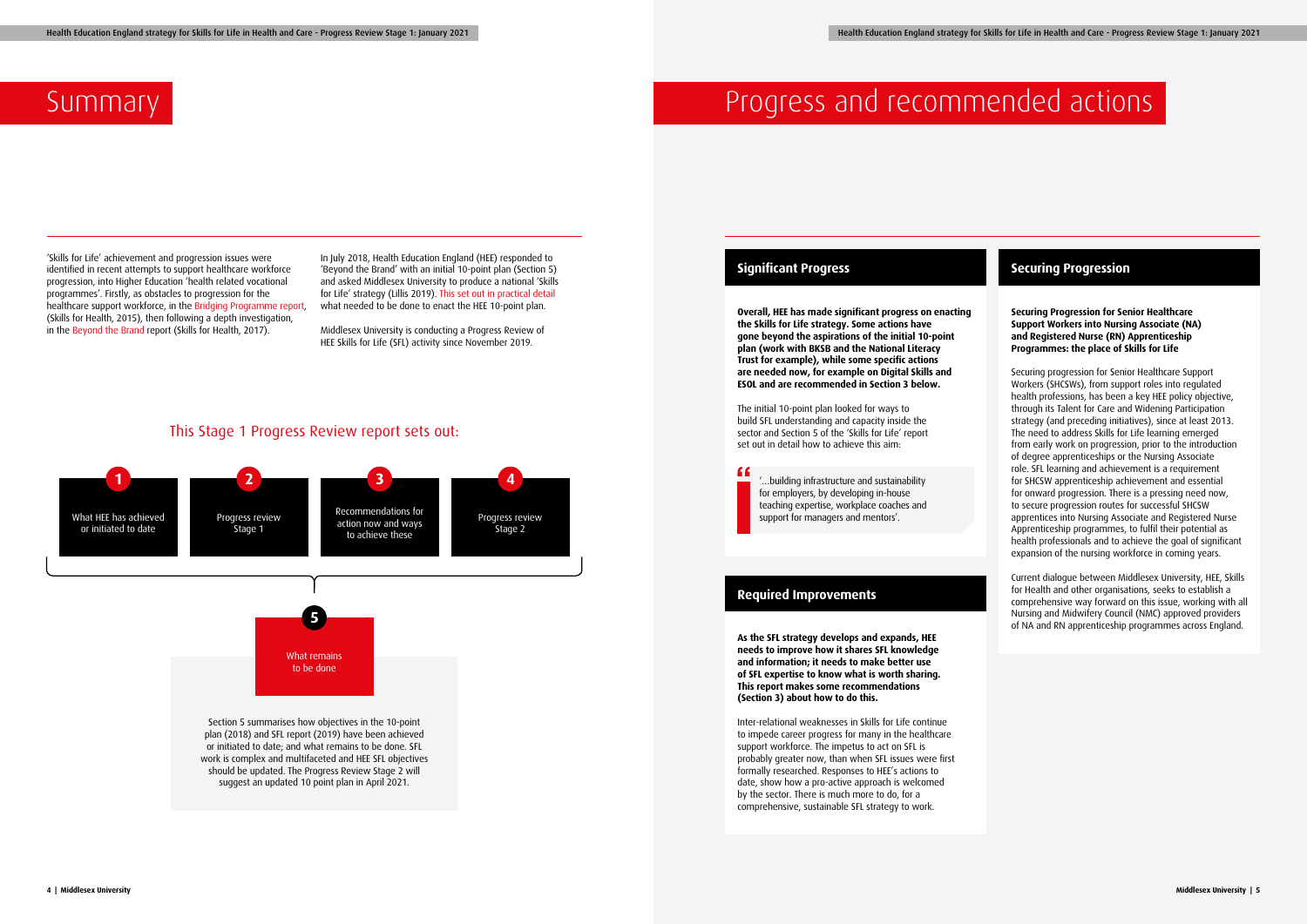## 1. HEE achievements to date

At the start of 2019, HEE Talent for Care dedicated staff time to SFL work, making it a key deliverable for one of two National Apprenticeship Programme Managers; a dedicated resource for 24 hours a week with an associated budget. Both National Apprenticeship Programme Managers facilitate SFL dialogue with the Department for Health and Social Care (DHSC), Department for Education (DfE), the Education and Skills Funding Agency (ESFA), the Institute for Apprenticeships and Technical Education (IFATE), Trade Unions (TUs) and other key bodies, to advance the SFL agenda in the health and social care sector.

## **1.1** Appointment of new HEE staff with SFL responsibilities

HEE has appointed 7 Regional Relationship Managers (RMs) with responsibilities for promoting and supporting apprenticeships in the sector including SFL, where SFL weaknesses are an obstacle to apprenticeship entry or achievement.

Relationship Managers facilitate dialogue between Talent for Care and employers on workforce SFL needs. For example, employers reported to RMs that they were failing to fill Trainee Nursing Associate (TNA) vacancies because aspiring HCSWs were struggling to absorb written information. These learning needs informed subsequent HEE [Talent for Care](https://www.hee.nhs.uk/our-work/talent-care-widening-participation) (TfC) work commissioned with the National Literacy Trust (NLT). In summer 2020, a series of NLT webinars were to broadcast to help Health Care Support Worker (HCSW) staff improve their literacy. RMs advise employers on sourcing SFL provision (either through HEE funded SFL tools or local Further Education (FE) options), on collaborative working with TUs and on implementation and support in specific contexts, such as primary and social care.

" '…As such, it benefits from all the support of the main site. This June, we re-designed the look of the pages and added a lot of new content, with very quick turnaround times. The main HASO site has a scheduled weekly newsletter, into which we often input new content. Further to this, when things change quickly…e.g. during the Covid-19 lockdown, we can update information at short notice…the TfC contract for HASO includes a dedicated staff member, whose job it is to respond quickly to demands and design appropriate solutions. She does this for the whole HASO site, not just the Skills for Life section.'

## **1.2** Healthcare Apprenticeship Standards Online (HASO): SFL web pages

[The HEE SFL portfolio currently sits on the HASO website](https://haso.skillsforhealth.org.uk/skills-for-life/). The primary audience for this 'site within a site' is health and care sector staff - apprenticeship leads, Learning and Development and Organisational Development staff. This site was commissioned by the HEE TfC initiative, operates on a rolling yearly contract and is managed by [Skills for Health](https://www.skillsforhealth.org.uk/).

**National Programme Manager – Apprenticeships** 

## **1.3** Basic and Key Skills Builder ([BKSB Ltd\)](https://www.bksb.co.uk/)

#### $66$

'At BKSB, we write, develop and supply EdTech products which improve English and maths skills. Our solutions are designed to meet the GCSE and Functional Skills Criteria, but are also suitable for any other skills improvement programme.'

HEE invited suppliers of online SFL products to tender for a contract to supply SFL learning services to the sector in 2019- 20. HEE selected BKSB Ltd. Potential suppliers were asked to specify (for example) how their products and services would enable initial diagnostic assessment, reach English for Speakers of Other Languages (ESOL) learners, personalise learning and track progress, and reach staff working in large Hospital Trusts or small GP practices. Sector employers (user organisations) would be asked by HEE to contribute to evaluating provider performance, using a range of Key Performance Indicators (KPIs). At the time of writing, C. 7,000 learners (from over 100 employers in the sector) are currently using the BKSB programme. A wide range of health and social care employers are represented, including large hospital trusts, GP surgeries, residential care homes and health and care staff with local authorities. HEE is currently working on improving reach to primary care, developing further webinars and widening general reach through newsletters to the sector from multiple sources, including the HEE Training Hubs team.

## **1.4** HEE SFL Master Classes

170 delegates from a wide range of health and care employers attended HEE Skills for Life 'Master Classes' between Nov 6, 2019 and March 11, 2020. The master classes were held in London, Manchester, Taunton and Birmingham. 75% of those attending said their expectations were 'fully met'. Those who said their expectations were partially met, made constructive suggestions about what they would like in future sessions. New partnerships were formed between Trusts at Master Class events; evidence of HEE facilitating collaboration between employers around their common SFL interests. HEE produced a comprehensive evaluation report which helped to inform the recommendations made in this report.

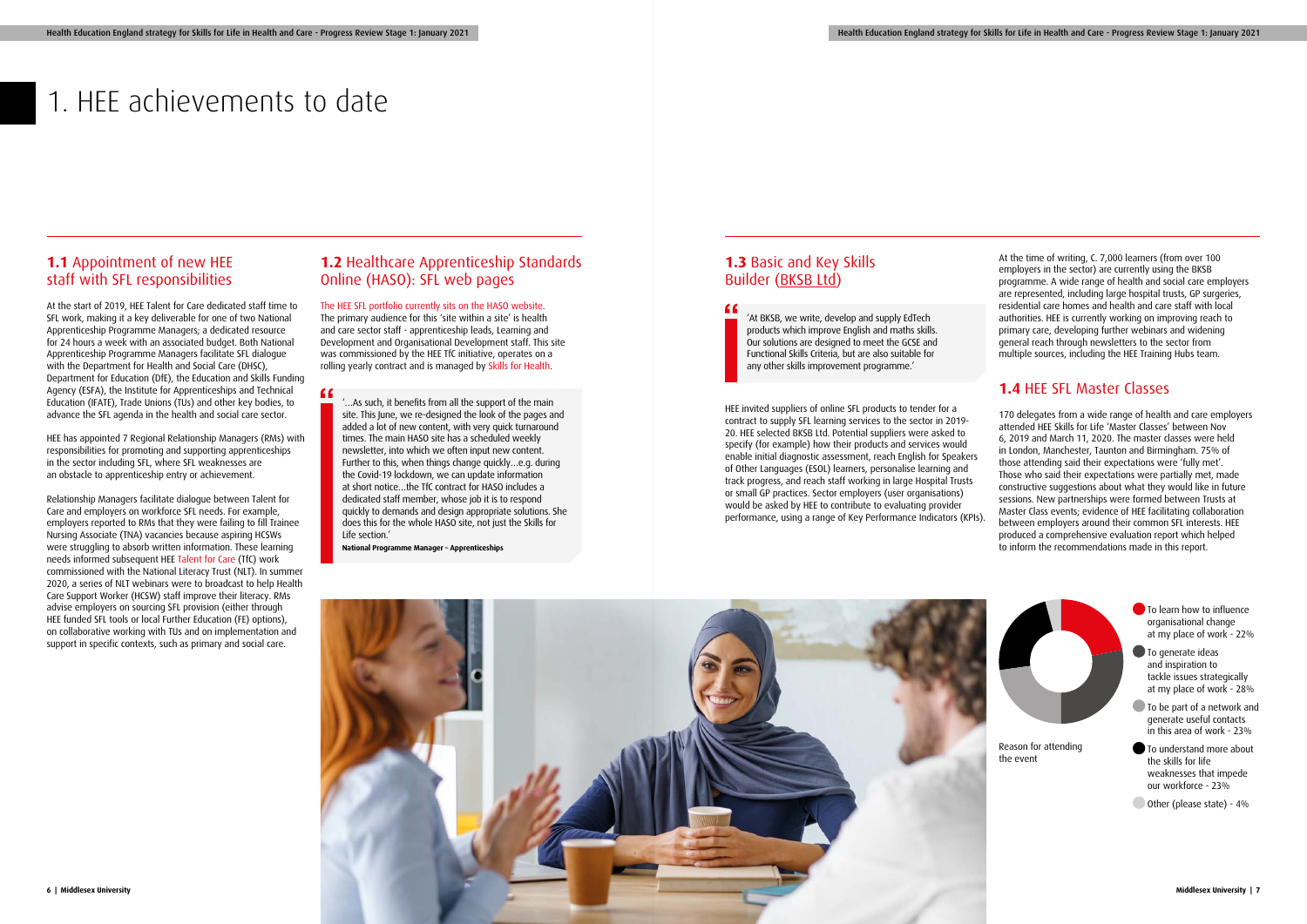## **1.5** SFL Network building

"

Currently there are 400 members in the SFL network who have first access to news, events and offers through the mailing list.

'You do an amazing job and this series is also hopefully going to help individuals who contact me as the Supportive Signposting Person during the next three month trial- I await their calls. Apprenticeships are definitely the way forward for many learners who find class based study difficult without the opportunity to put their learning into action and explore ways of using their knowledge in the workplace. The links with the Literacy Trust, BKSB, HASO, ESOL and HEE all link in to support the people I will need to help - it has definitely been a valuable resource to be involved in the HEE Webinars.' **Midwife, Chelsea and Westminster Hospital NHS Foundation Trust**

" 'National Numeracy is an independent charity working to improve numeracy across the UK'

## **1.6** HEE partnership work with National Numeracy (NN) Challenge

In 2018, 2019 and 2020 HEE was a lead supporter for the NN National Numeracy Day. In 2018, the Talent for Care team commissioned NN to produce 'Train the Trainer' materials for workplace numeracy champions, in the form of video content on numeracy topics, including: understanding adult skills levels, guidance for staff on becoming a 'Numeracy Champion', guided access to the National Numeracy Challenge website, plus blogs, a message board, research summaries and links to complementary sites. These resources will shortly be made available on the HASO site.

In addition to HEE commissioned work, National Numeracy staff spoke at all 2019-20 HEE SFL Masterclasses and hosted four online sessions in April and May 2020, to introduce employers to their approach and the National Numeracy Challenge.

[Read a case study about NN support for people](https://haso.skillsforhealth.org.uk/wp-content/uploads/2020/06/2020.06.03-Numeracy-support-case-study-pdf.pdf)  [pursuing the Care Certificate here.](https://haso.skillsforhealth.org.uk/wp-content/uploads/2020/06/2020.06.03-Numeracy-support-case-study-pdf.pdf)



## **1.7** Trade Unions

The HEE Apprenticeships National Programme Manager chairs the HEE TfC Trade Union Sub-Group, 'a shared, dedicated forum for trade unions, NHS Employers and HEE to discuss apprenticeships and work experience within the context of the national Talent for Care work'.

National Organisers from Unison and the TUC spoke at each of the SFL masterclasses (see 4 above) to share how employers could work with TUs nationally and locally, to upskill staff with support from Union Learning Reps (ULRs).

Unionlearn is the learning and skills organisation of the TUC and provided helpful advice and information for the Progress Review on ESOL and Education and Skills Funding Agency [ESFA](https://www.gov.uk/government/organisations/education-and-skills-funding-agency) [Adult Education Budget \(AEB\) 2020-21](https://www.gov.uk/guidance/adult-education-budget-aeb-funding-rules-2020-to-2021). [HEE has produced a](https://haso.skillsforhealth.org.uk/support-for-managers-and-networking/#working-with-trades-unions-on-skills-for-life)  [guide available on HASO for working with TU branches.](https://haso.skillsforhealth.org.uk/support-for-managers-and-networking/#working-with-trades-unions-on-skills-for-life)

## **1.8** National Literacy Trust

In 2019, HEE commissioned the National Literacy Trust to provide a series of 9 online literacy support sessions. 250 employers signed up for these sessions (Writing, Reading, Speaking & Listening) between July and September 2020. HEE is in the process of doing final edits to webinar session recordings and uploading all associated resources to E-Learning for Health.

In addition to the commissioned work, [The National](https://literacytrust.org.uk/)  [Literacy Trust](https://literacytrust.org.uk/) (NLT) partnered with HEE to offer 500 NHS staff [free access to audio books](https://haso.skillsforhealth.org.uk/news/the-national-literacy-trust-free-audio-books/). 300 health and care sector employees have accessed this offer to date.

## **1.9** Skills for Life Special Interest Group

The HEE Special Interest Group on Skills for Life brings together employers, academics, HEE staff and other interested parties to discuss current SFL activity and inform the direction of future travel lead by employer interest and priority. The group was convened from those attending the 'Beyond the Brand' report review meeting in July 2018 and meets quarterly.

## **1.10** Direct employer access to resources: Functional Skills qualifications

Health and Social Care employer-providers often have difficulty in directly accessing the SFL resources and services they need. Centrally commissioning online SFL learning resources, that employers can access for free has proven successful. Learner and employer use of the BKSB platform grows daily. But access to FS qualifications (i.e., the formal assessments of FS achievement by an Ofqual approved Awarding Body (AO) is another process, with employers having to seek separate 'AO centre approval' to be able to offer FS qualifications (run the examinations).

At the time of writing, HEE is exploring this possibility:

"A challenge for the sector, in term of access to resources, includes accessing functional skills exams. This is particularly true when the learner has studied independently, e.g., through BKSB. Employers from every region of England have fed back (through their Talent for Care Relationship Manager) that they cannot find exam provision, often on top of not being able to find course provision. This proves a challenge for learners on BKSB, for the employers who support them and don't want to set them up to fail, and overarchingly for sector progression. HEE could support employers by commissioning an Ofqual approved AO to provide FS exam only services to Health & Social Care employers across England. Thought would need to be given as to how different employers would access this." **National Programme Manager – Apprenticeships** 

There is no doubt of the value to employers in HEE taking on responsibility for securing contracts for such services, where it is feasible. There will be practical benefits (scale, reduced costs and improved effectiveness) and the potential for improvements in shared learning about SFL across the sector.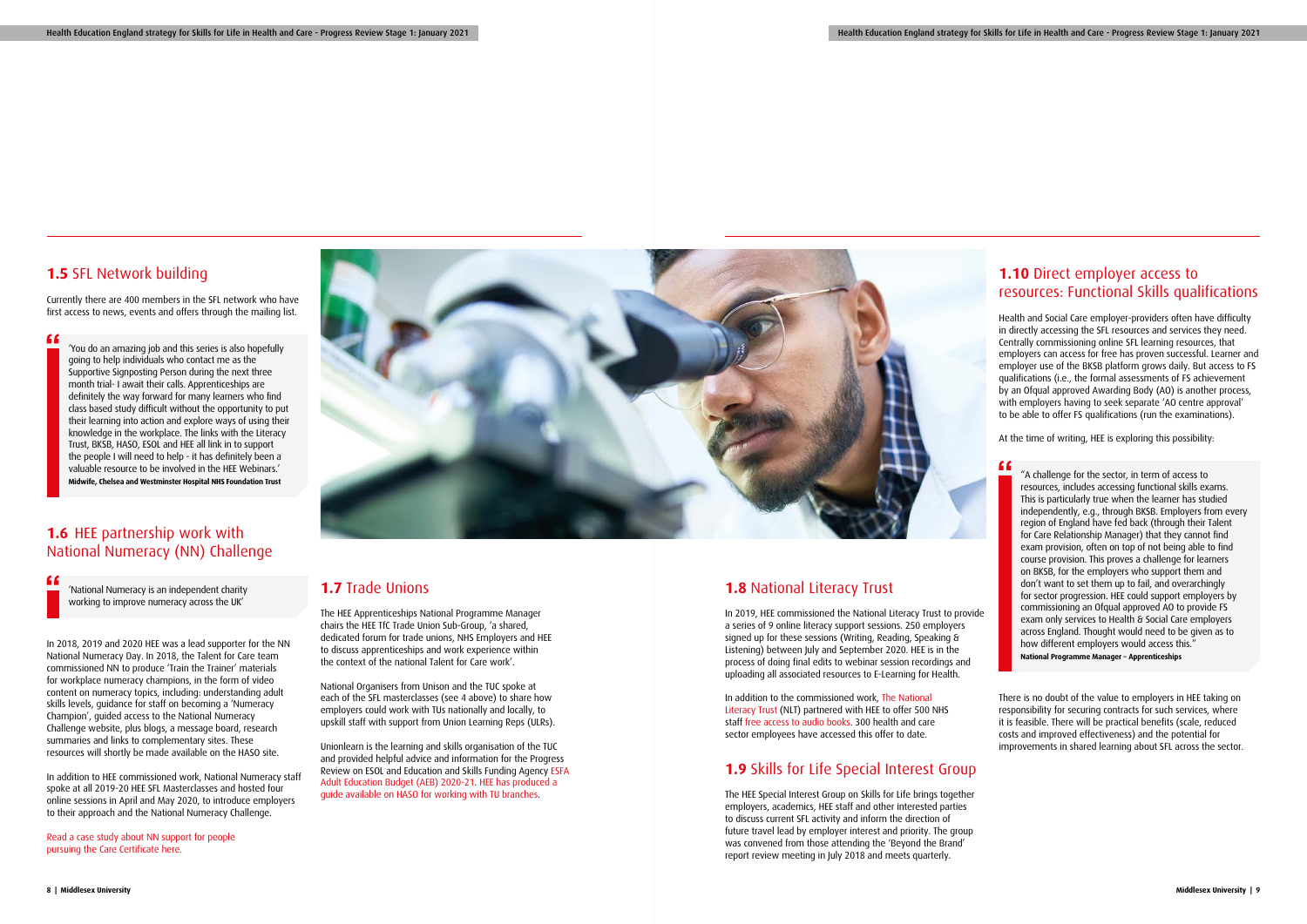- 3. A daily influx of SFL information, resources, knowledge, expertise and good practice is gratifying and exciting. But HEE needs a means to manage this influx of knowledge and expertise to ensure widest possible access to the sector, fairness all round, best value and high quality.
- There is a need to expand the strategy to take account of all SFL learning needs, including ESOL and Digital Skills. Skills for Life weaknesses are inter-relational. Poor literacy makes for poor maths understanding, basic digital skills are needed to access to SFL learning - which has rapidly moved online. ESOL learners lacking basic language skills are more likely to be from BAME groups and are further excluded from learning and progression. Higher qualified staff from BAME groups with ESOL learning needs are less likely to progress to senior roles.
- 5. And at the same time, there is a need to make it much easier for all those with an interest to access and learn from SFL network knowledge and best practices. By significantly improving access, HEE could better facilitate knowledge transfer and exchange among those with an interest in SFL in Health and Care.

As HEE SFL activity has developed, demand for SFL information and support (from Healthcare employer/providers and learners) has broadened in range and become more complex in nature. It will be increasingly difficult to meet such demand unless HEE adopts approaches that enable it to make better use of the SFL network to gather and manage the sharing of knowledge and best practices. Day to day demands on the SFL team will inevitably become more various and more complex. As the SFL work succeeds, expectations will rise. **Recommendation 1 needs expert staff to filter and better manage employer needs and expectations, generating content for Recommendation 2 to share and develop expertise in the sector**.

The [webpage in current use](https://haso.skillsforhealth.org.uk/skills-for-life/) was essential for launching the SFL Strategy, opening access to the sector to SFL knowledge and better ways of SFL working. However, knowledge radiates from the webpage centre outwards; there is no current capacity for users to contribute their knowledge and practices about providing or learning SFL, in an interactive way. This is not a flaw in the current website or a sign of poor service. It is more a case that as SFL knowledge and information grows, creative ways are needed to manage and share these SFL learning 'assets'.

## **2.1** Exploratory work

Exploratory work on the SFL Progress Review began in July 2020. This included discussions with the HEE national programme manager for SFL, members of the TFC team, external experts and learners. A SFL SIG meeting (July 22, 2020) discussed the Progress Review and commented on its objectives. Helpful contributions were made on **reaching Social Care employers**. Discussions with HEE on NARIC (National Recognition Information Centre1 ) helped to position the **HEE NARIC support** offer alongside SFL activities. A **Middlesex University webinar exploring ESOL** in SFL for Health and Care (August 11, 2020) included provider and learner case studies and discussed recommended actions on ESOL, as part of the HEE SFL strategy.

## **2.2** Essential learning so far:

- 1. High quality SFL resources are available, many free and either ready to use, or adaptable for sector needs. HEE has begun to make excellent use of some of these resources.
- 2. High quality SFL expertise is available in the SFL network and among expert organisations with an interest in helping the SFL strategy work. HEE has begun to build successful partnerships, with expert organisations committed to helping HEE enable its SFL strategy.

# 2. Progress Review Stage 1: August 2020



## **2.3** Interactive learning platform

The SFL network is potentially, a rich source of knowledge, expertise and practice, that could be shared very effectively across the network, using an accessible **interactive learning platform**.

The learning platform could sit on the current HASO site, a dedicated SFL site, or both.

**A SFL 'learning platform' = a learning platform with a range of interactive features which enable sharing of knowledge and information. Using a platform would transform the way HEE SFL knowledge transfer is managed and shared.**

There are a wide range of platforms now available, with the best capable of being used on any device, via any browser on any operating system. A platform could be used to:

- 1. Create simple introductory guides to complex information, using video and infographics
- 2. Transform plain text SFL information into 'learning modules'
- 3. Use interactive SFL routes to steer users through complex information
- 4. Allow users to self- check their knowledge and understanding through gamification (e.g. quizzes, scenarios and 'tests')
- 5. Allow users to go directly to the knowledge and information they need
- 6. Allow users to review and feed back on all platform material
- 7. Allow users to interact directly with each other in groups or teams
- 8. Articulate with LMS (useful to have in scope)

Content would be generated by SFL network members and others with an interest. SFL network members are already offering to share their knowledge and practice. The issue is – how can this be captured and shared? And the process managed by HEE?

1. The [National Recognition Information Centre](https://www.naric.org.uk/) for the United Kingdom, UK NARIC, is the UK's agency for recognising international qualifications and skills

- 9. A learning platform creates a structured space and a range of possible tools to do that. For example, SFL network members could work in a 'project team' on the platform, to share their expertise about (for example) how to choose a FS/ESOL provider, or make best use of BKSB or NN products, or how to fund non-accredited informal learning in digital and communication skills through the AEB. This recommendation is a significant step and may take a little time to implement. In the meantime, SFL Practice groups are emerging (from webinars and other HEE activities), which will use whatever online resources are freely (and securely) available, to help them meet and share practice in particular fields. Their experiences will be useful for informing how the learning platform should work for employers interested in sharing practice.
- 10. HEE's role would be to oversee development of the platform, working with content designers and network members to generate learning resources. This might for example, include a simple video guide for health employers on choosing a FS/ESOL provider, an interactive planning tool to help employers select providers, scenarios and a quiz for acting out and practising provider selection.

**Caveat:** Staffing resources would be needed to manage knowledge flow and transfer and to generate content for the uses (1-10) outlined above. Expert knowledge of the full range of SFL would be required, to help HEE gather, filter, and then share SFL information, knowledge and expertise, through the learning platform. **Note:** A platform could encompass all Talent for Care/Widening Participation activity if that were required. Or begin on a smaller scale with SFL and expand to include or become a TFC/WP platform.

#### **Case study:**

One SFL network member is responsible for improving SFL provision across a number of Trusts. She knows that these Trusts are using BKSB but lack the expertise to make best use of BKSB tools, including those for initial assessment. Her preference would be to create a set of simple (free) video guides and learning tools for practitioners on how to adapt BKSB initial assessment tools for use in Healthcare workplace learning. Those guides shared through an interactive learning platform, would be useful to the whole SFL network, providing contextualised help to improve the quality of IA [Initial Assessment]. Poor IA leads to poor assessment results and low rates of retention and progression, among other negative consequences. Currently, there is no way of shaping or sharing interactively, what could be very useful advice and learning for a much wider healthcare workforce audience.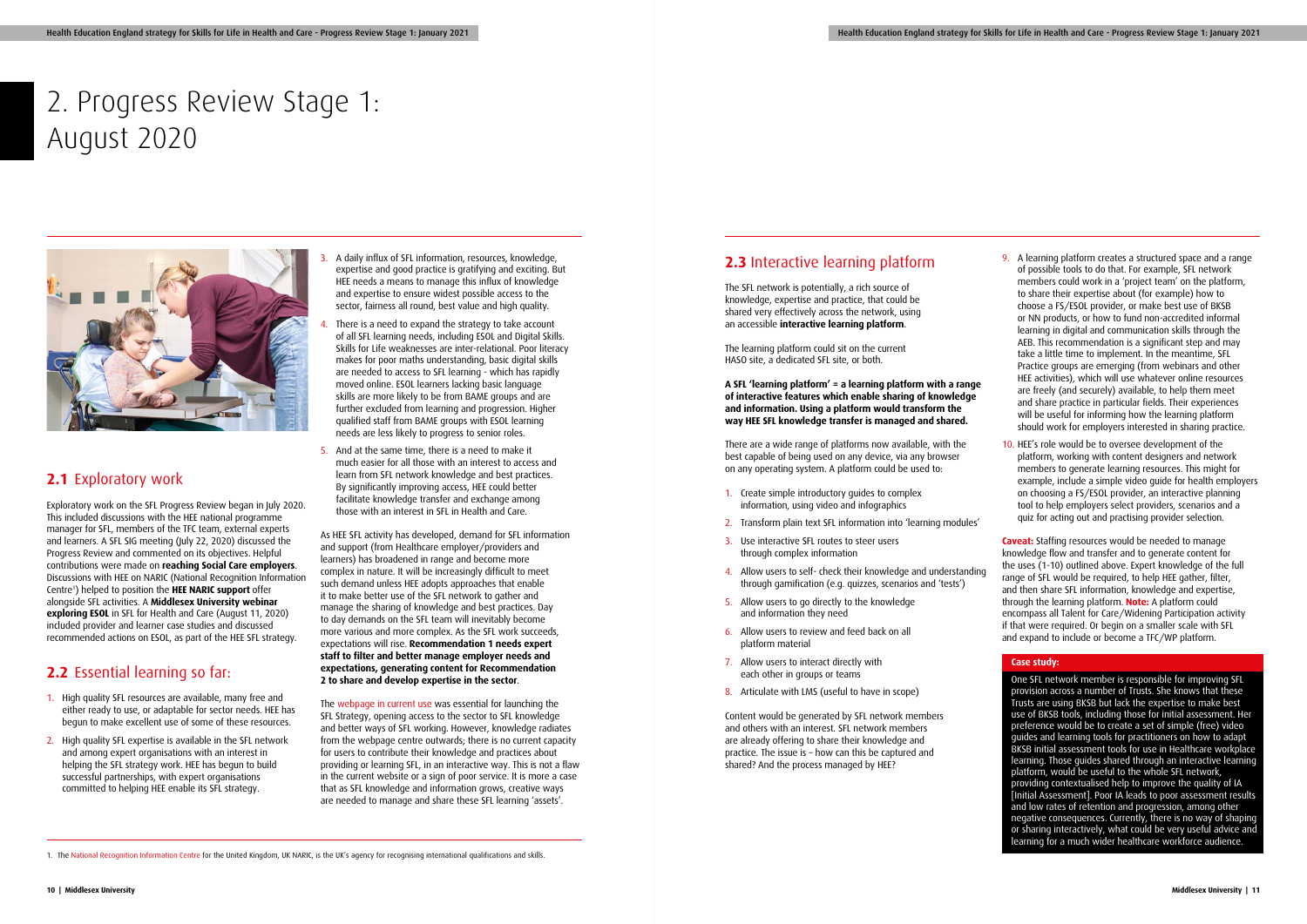## **2.4** English for Speakers of Other Languages (ESOL)

Middlesex University and HEE ran three webinars in 2020, the first two for 100+ registrants in August and November 2020: Skills for Life - English for Speakers of Other Languages (ESOL) in Health and Care. These webinars looked at what ESOL information and resources might be available for use or adaptation and what needs to be done for ESOL to properly interlock into HEE's Skills for Life strategy. ESOL learning needs have been raised regularly in HEE commissioned English and maths research and in Talent for Care work to support progression in the healthcare support workforce.

" 'ESOL is an issue ...for HCAs [Health Care Assistants] where English is not their first language and want to become nurse associates.' (Beyond the Brand report, 2017)

### "

'Many HCSWs and nurses or aspiring candidates have qualifications from overseas and need help and guidance to achieve GCSEs or Functional Skills prior to entering university for further study. They may have maths skills but if their English language is limited then they struggle with the more complex maths questions and fail their tests.' (Skills for Life report, 2019)

In the webinars, Simone Walker (University Hospital Southampton Foundation Trust) described how ESOL learning needs in the workforce were identified at recruitment, diagnosed in detail through initial assessment and learning programmes designed accordingly. So for example, the Trust supported staff who were not yet ready to pursue FS programmes at level 1/2, to follow a suitable ESOL programme – at a local language centre – prior to following an Entry level 3 ES programme (ESFA funded) and moving onto FS qualification programmes, usually as part of an Apprenticeship. The Trust works closely with a local FE College, which staffs the SFL provision at the Trust and provides additional 1/1 support for ESOL learners who need it.

ESOL learning needs are not confined to those in the support workforce. As the diagram shows, ESOL learning needs are as likely to be present in staff operating at or following programmes at level 4+, and after professional registration. This ESOL diagram could stand for all routes through SFL, and (with the addition of Digital Skills) provide a starting point for visualising the place of Skills for Life learning in supporting career progression at all levels.

A second case study came from interviews with Iolanda Pedrosa, Integrated Discharge Team Co-Lead (Whittington and University College London Hospitals NHS Trusts) and an ESOL learner. Iolanda described her learning experiences as a qualified nurse, and made useful suggestions about how to improve language skills learning for qualified staff, including jargon-busting at all stages of career progression, access to coaching, team buddying and study skills support. A RN qualified abroad, she was recruited 3 weeks after qualification in her home country to work in a hospital in England. After a spell as a HCSW she was accepted onto the register by the NMC. She now operates at band 8 and has recently started a level 7 (Master's Degree) Apprenticeship. She described how she has tackled her language learning needs ever since she arrived, including keeping a 'little book' of new jargon, accepting informal mentoring from colleagues, attending musicals, reading for pleasure and 'asking, asking, asking...'

['Living The Language, a nurse's guide to English usage in](https://www.occupationalenglishtest.org/l/living-the-language/?utm_source=Marketing%20Cloud&utm_medium=Email&utm_campaign=Living%20the%20Language)  [British life and work' \(OET, HEE 2020\) h](https://www.occupationalenglishtest.org/l/living-the-language/?utm_source=Marketing%20Cloud&utm_medium=Email&utm_campaign=Living%20the%20Language)as been published since. Work to join up HEE action on ESOL for the support workforce, nursing and other staff is needed.

A third webinar - ESOL in Health and Care Sharing practice, (November 25th 2020) asked three health and care practitioners to talk about specific aspects of their practice:

- Management and ESOL whole organisation approaches (Iolanda Pedrosa)
- Learning the pros and cons of delivering ESOL with an FE partner provider (Simone Walker)
- Working across Trusts Improving the quality of ESOL provision across 10 Trusts and a GP Federation (Catherine Bailey, Functional Skills Project Manager, Central and North West London NHS Foundation Trust)
- Terms Of Reference for a new ESOL practice group (Finbar Lillis)

There is little or no hard data about ESOL learning needs in the health and care sector. However, it Is possible that where learners from BAME groups also have ESOL needs that this may result in further learning disadvantage. Given that Black NHS staff are underrepresented in senior NHS management [\(Nuffield Trust, 2020\)](https://www.nuffieldtrust.org.uk/resource/chart-of-the-week-black-nhs-staff-are-underrepresented-in-senior-management-roles), it may be possible that not meeting ESOL needs may exacerbate barriers to career progression. This question alone shows how important it is for more investigation into ESOL learning needs in the sector. Specific recommendations are made in this report for HEE action on ESOL.



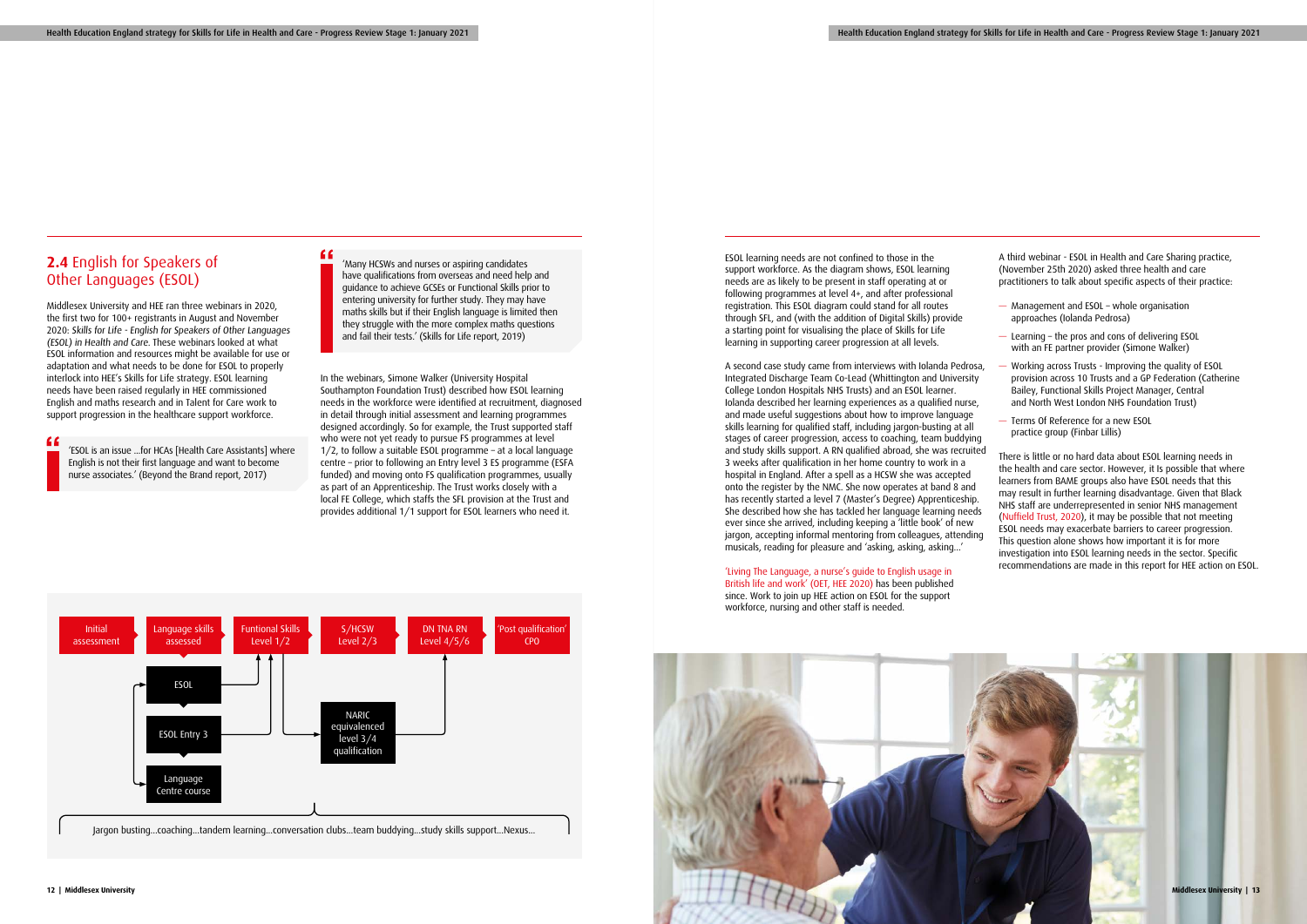## **2.5** Digital Skills (DS)

Since the first Covid-19 lockdown, most adult learning (including SFL) has gone online. Basic DS are needed to access SFL learning and increasingly, to function generally in life. DS poverty (lack of access to digital devices, adequate internet connectivity, poor digital skills) will further exacerbate the difficulties faced by SFL health and care learners. Ironically, more free SFL resources are now available online than in pre-Covid times. But learners need guidance on how to access these and when they get there, the DS to use them.

There is now an [entitlement to funded DS learning at Entry 3 and](https://www.gov.uk/government/news/plans-launched-to-boost-digital-skills-for-adults)  [Level 1 for all adults in England](https://www.gov.uk/government/news/plans-launched-to-boost-digital-skills-for-adults) - from August 2021. (DFE 2020)

The new Essential Digital Skills Qualifications (EDSQs) allow providers to integrate DS into broader programmes of learning - and assessments can be contextualised. One Awarding Organisation has [EDSQs approved for use by Ofqual at the](https://www.gov.uk/government/publications/digital-qualifications-evaluation-progress)  [time of writing,](https://www.gov.uk/government/publications/digital-qualifications-evaluation-progress) several others have EDSQs in the pipeline.

This new entitlement should help shape the DS element of HEE SFL and has potentially very useful benefits to those working in Health and Care.

Providing guidance to HC employers will be essential - on how to use / incorporate DS provision into workforce development plans and training, especially in the support workforce, alongside other SFL and in apprenticeship programmes.

" "ESFA funded AEB also supports delivery of flexible tailored provision for adults, including qualifications and components of these and/or non-regulated learning, up to level 2 – we call this 'local flexibility'... ...Where appropriate for the learner, you can deliver local flexibility provision alongside a legal entitlement qualification"

Cross-referencing is needed, between the NHS ['Health and](https://www.hee.nhs.uk/sites/default/files/documents/Digital%20Literacy%20Capability%20Framework%202018.pdf)  [Care Digital Capabilities Framework'](https://www.hee.nhs.uk/sites/default/files/documents/Digital%20Literacy%20Capability%20Framework%202018.pdf) and [DFE Essential DS](https://assets.publishing.service.gov.uk/government/uploads/system/uploads/attachment_data/file/909932/National_standards_for_essential_digital_skills.pdf)  [standards.](https://assets.publishing.service.gov.uk/government/uploads/system/uploads/attachment_data/file/909932/National_standards_for_essential_digital_skills.pdf) There is an opportunity now to contextualise the new DFE DS standards, in DS for health and care.

The government policy position on DS is now supportive of the aims of TFC and Widening Participation (WP) in the support workforce.

The SFL report recommendations on DS (there are 50 references to DS development, with specific DS recommendations) are now more achievable than they were, given access to funding and Government recognition of DS as an entitlement.

- Gather information about the scale and type of ESOL learning need in health and social care
- ii. Gather and systematically share good practices, quickly and accessibly
- iii. Make sense of government policies that affect people with ESOL learning needs in the workforce
- iv. Keep the sector up to speed on funding for ESOL provision
- v. Review the resources described (and any useful others) for adaptation / use in the sector
- vi. Test out / pilot approaches on a small scale in diverse settings
- vii. Review HEE commissioned SFL products/ resources/services for ESOL inclusivity

BKSB has recently upgraded DS tools offered within its online SFL resources. These are a welcome addition, and HEE has negotiated their inclusion in the HEE SFL offer.

# 3. Recommendations

## **2.6** ESFA AEB 2020-2021

Healthcare employers [should take advantage of the](https://assets.publishing.service.gov.uk/government/uploads/system/uploads/attachment_data/file/938661/AEB_2020_to_2021_funding_rules_V4_Final_.pdf)  [new flexibilities in ESFA AEB funding provision](https://assets.publishing.service.gov.uk/government/uploads/system/uploads/attachment_data/file/938661/AEB_2020_to_2021_funding_rules_V4_Final_.pdf) for adults, to improve the SFL offer to entitled employees.

This is a significant development as it includes:

- Scope to include in a learning programme (alongside a FS/ ESOL/DS qualification):
- A unit or units from other qualifications
- Non-accredited learning (up to 10% of the programme)





These actions are needed to kick-start action on ESOL in SFL:

# **3.3 ESOL**



Put staffing resources in place with expert knowledge of the full range of SFL, whose job it is to help HEE gather, filter, and share SFL information, knowledge and expertise, through the learning platform (and through all other outlets as required), generating content, using criteria which ensure fairness all round, best value and high quality.

## **3.2 Expert Knowledge**

Commission development of a learning platform for managers, tutors and learners, to share SFL expertise and knowledge and to guide practitioners on how to make best use of these SFL resources, from recruitment to 'postqualification' continuing Professional Development (CPD).

### **3.1 Interactive Learning Platform**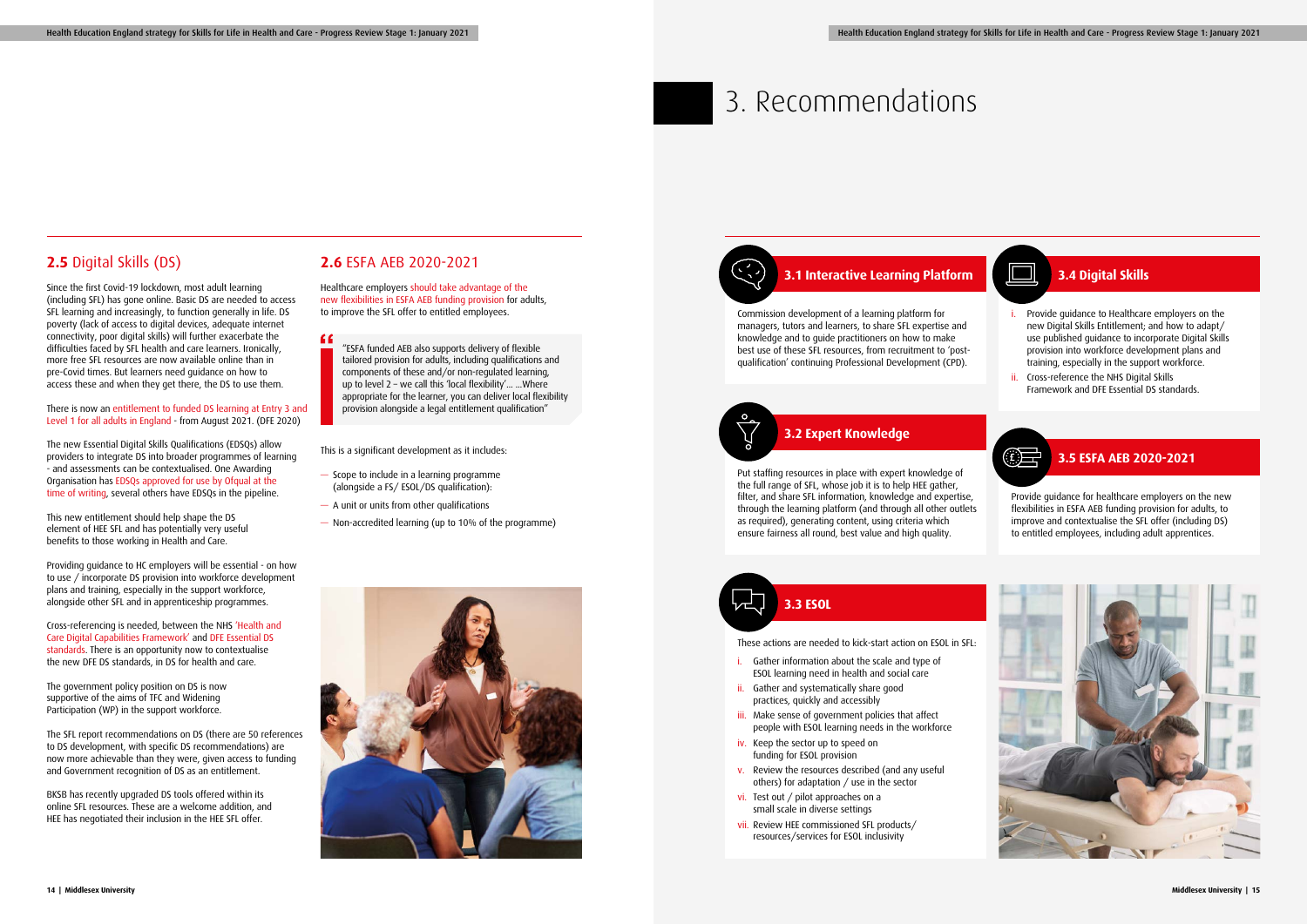# 4. Progress Review Stage 2: January - April 2021

## The Progress Review Stage 2 will focus on:

- 1. Relationship Managers: Look at the capacity and capability of RMs to support SFL learning, alongside apprenticeships. RMs will be asked for their views on what SFL resources and expertise would be most helpful to them and employers in their regions, for achieving their apprenticeship objectives. RM activity to support SFL learning will also be reviewed.
- 2. HASO SFL web pages: Review HASO SFL activity and sector reach.
- 3. HEE SFL Master Classes: Ways to create online master classes are in discussion. In stage 2 of the PR, the future for master classes will be explored. The master class evaluation report will be used to help inform questions in an online survey of SFL Network members.
- 4. SFL Network building: Recommendations in this report require the involvement of the SFL network to succeed. The PR Stage 2 will seek the views and involvement of the network in each of its review activities.
- 5. Basic and Key Skills Builder (BKSB Ltd): Look at scope for segmenting BKSB data and tracking learner progress, including its impact on apprenticeships.
- 6. National Numeracy Challenge: Review NNC evidence of healthcare employer/staff participation data, segmentation and tracking of learner progress, including impact on apprenticeships.
- 7. National Literacy Trust: Review impact of NLT sessions; and the place of NLT informal learning in developing the full range of Skills for Life.

## The Progress Review Stage 2 will use principles of good practice in commissioning and agreed success criteria to:

Evaluate the effectiveness of existing HEE commissioned SFL products and services to date. For example, by asking for qualitative and quantitative evidence of success, using a survey of learning outcomes, user experiences and costs.

- 8. Trade Unions: Explore ways to further connect Unionlearn activity to HEE's SFL strategy. HEE staff have involved Unionlearn representatives in SFL Master Classes, the TU TfC sub-group and the RNDA development project. At national level, the TUC has provided very useful network links and information on ESOL and on wider adult learning funding. The PR Stage 2 will explore scope for joint practical actions at a local level, on specific SFL work (for example, ESOL, DS, informal literacy and maths learning).
- 9. Skills for Life in Adult Social Care: Review SFL resources and support for workers in adult social care settings, including the [Cuppacare app](https://www.cuppacare.com/) and SFL resources developed for Skills for Care in the recent past. Estimate the scale of ESOL learning needs in the adult social care sector using [Skills for Care available data](https://www.skillsforcare.org.uk/adult-social-care-workforce-data/Workforce-intelligence/publications/Workforce-estimates.aspx) on the care workforce.
- 10. Skills for Life Special Interest Group: The SIG SFL group could benefit from more input from experts and practitioners. Stage 2 of the PR will explore ways to achieve this, without formal expansion of the membership. The NHS has moral support in the country like no other organisation. It is also the largest employer of adult learners in Europe. Many organisations would be willing to offer access to their expertise, to offer support and advice and share what they know. A SFL learning platform would also create a structured space to encourage SFL network members and supportive experts/organisations to come forward to share their knowledge and practices.
- 11. SFL work is complex and multifaceted and HEE SFL objectives should be updated. Progress Review Stage 2 will suggest an updated 10-point SFL plan.



Inform HEE thinking on future SFL commissions/partnerships.



**1 2 3**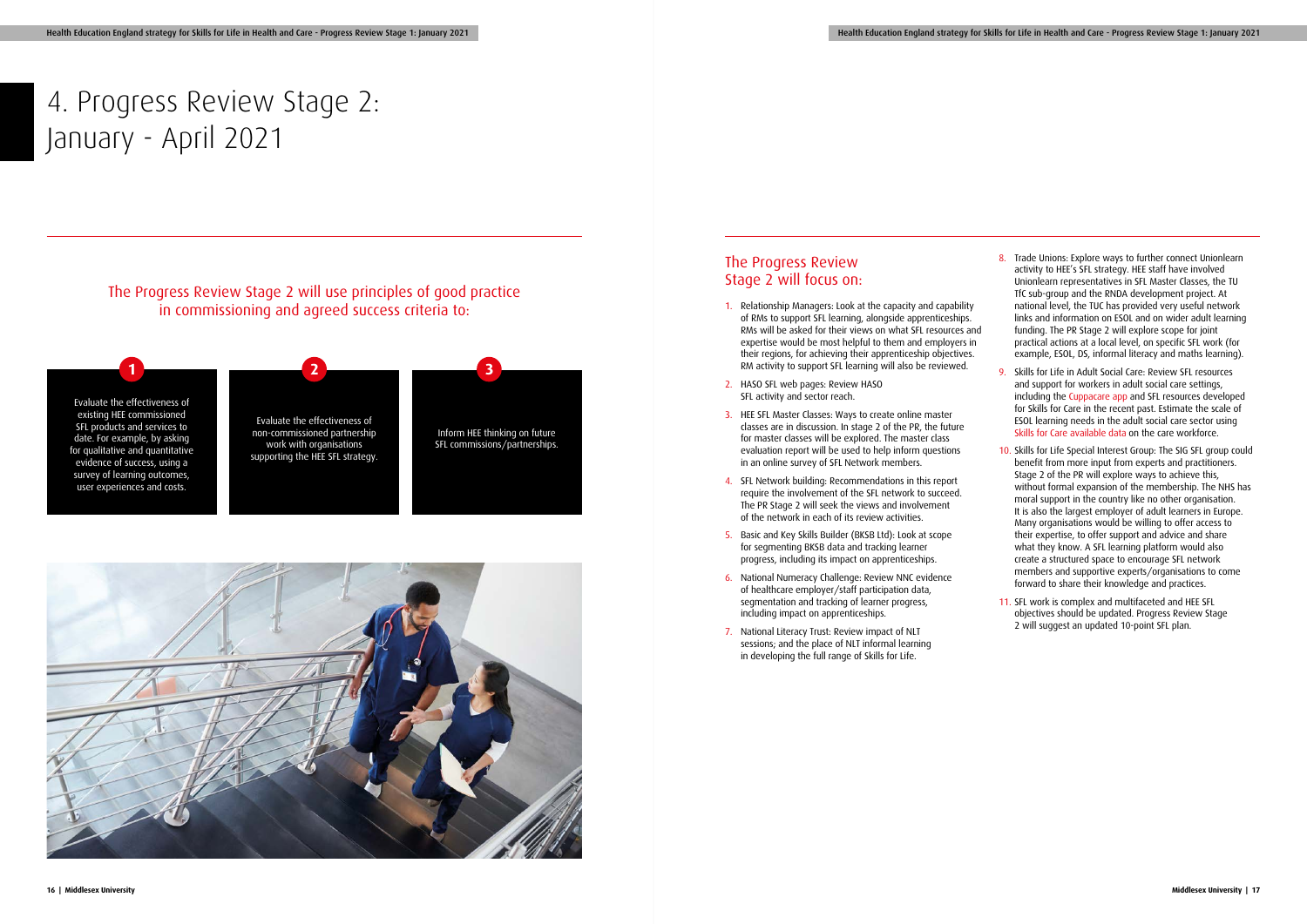— Develop a bold statement to support the approach; link to sustainability; with recognition of issues; highlight at highest levels; aim to have senior champions throughout the system.

## HEE 10-point plan

#### **Goal 1**

Develop and share a common understanding and language for describing basic and transversal skills for person-centred care. Explain how these skills are integrated with clinical and technical skills to offer effective person-centred care.

### **Actions:**

- 1.1 Adopt a title for the national strategy: "Skills for Life in Health and Care: a national strategy for basic and transversal skills in the health and care workforce" and include basic and transversal skills as defined in this report (1.6)
- 1.2 Create a competence framework of basic and transversal skills for person-centred care, across health and care occupations.
- 1. 'Skills for Life in Health and Care' brand adopted
- 2. SFL report accepted by HEE senior management
- 3. Senior HC staff are members of SFL network
- 1. Develop a skills for life competency framework/ OR show how SFL are integrated into occupational /apprenticeship standards.
- 2. Commission design of a SFL brand identity
- 3. Involve senior staff in learning platform launch/ activities/promotional campaigns
- 4. Identify potential senior champions in the SFL network

## 5. What remains to be done?

How does current HEE SFL work measure up against the aspirations of the 2018 HEE 10-point plan - and the 2019 Skills for Life report goals and actions?

This table is a quick headline guide to what has been achieved so far and what remains to be done, to date. Details are in Sections 1-4.

- Identify what is a 'safe' level benchmark which is aspirational, for numeracy and literacy, and English for speakers of other language (ESOL), contextualised to health and care. Investigate the potential for a need to update skills, and if there is an appetite to mandate minimum level achievement.
- Seek to support and embed basic skills with transferable skills/life skills in health and wellbeing policies, and patient safety approaches. Identify or develop example policies and frameworks.
- Seek to develop a return on investment model and showing impact, for example on finance, recruitment, retention and progression, and seek ways to achieve and maximise economies of scale, by sharing best practice, teaching and support resources, tools and facilities.

## Skills for Life report goals & actions (2019) Achieved/Initiated and To do

### **Goal 2**

Gather baseline data about the possession of these skills across the workforce and create systems for monitoring and recording their ongoing development.

### **Actions:**

- 2.1 Use 'large data' to contextualise and inform plans and actions at regional, local and employer level.
- 2.2 Use the analysis generated by recommendation 1.2, in designing (or adapting) a basic and transversal skills profiling tool for the whole organisation workforce.
- 2.3 Identify which basic and transversal skills are developed through formal programmes and practice, across occupations.
- 2.4 Measure progressive development of basic and transversal skills within and across occupations, from recruitment onwards.
- 2.5 Use the monitoring process to examine how basic and transversal skills are used, developed and maintained after qualification/registration.
- 2.6 Use a range of measures to examine impact of basic and transversal skills development on quality of care, the personal well-being of staff and productivity.

#### 2020 Progress Review includes assessment of:

- 1. Impact of HEE SFL measures on learner retention, progression and achievement
- 2. Value of centralised purchasing and sharing of resources
- 3. Value of SFL resources to healthcare employers
- 4. Online sessions on numeracy and literacy attended by upwards of 250 employers from large acute trusts to GP surgeries and care homes

1. Goal 2 actions 2.1- 2.5

**NOTE:** Progress Review Stage 2 will suggest an updated 10-point SFL plan.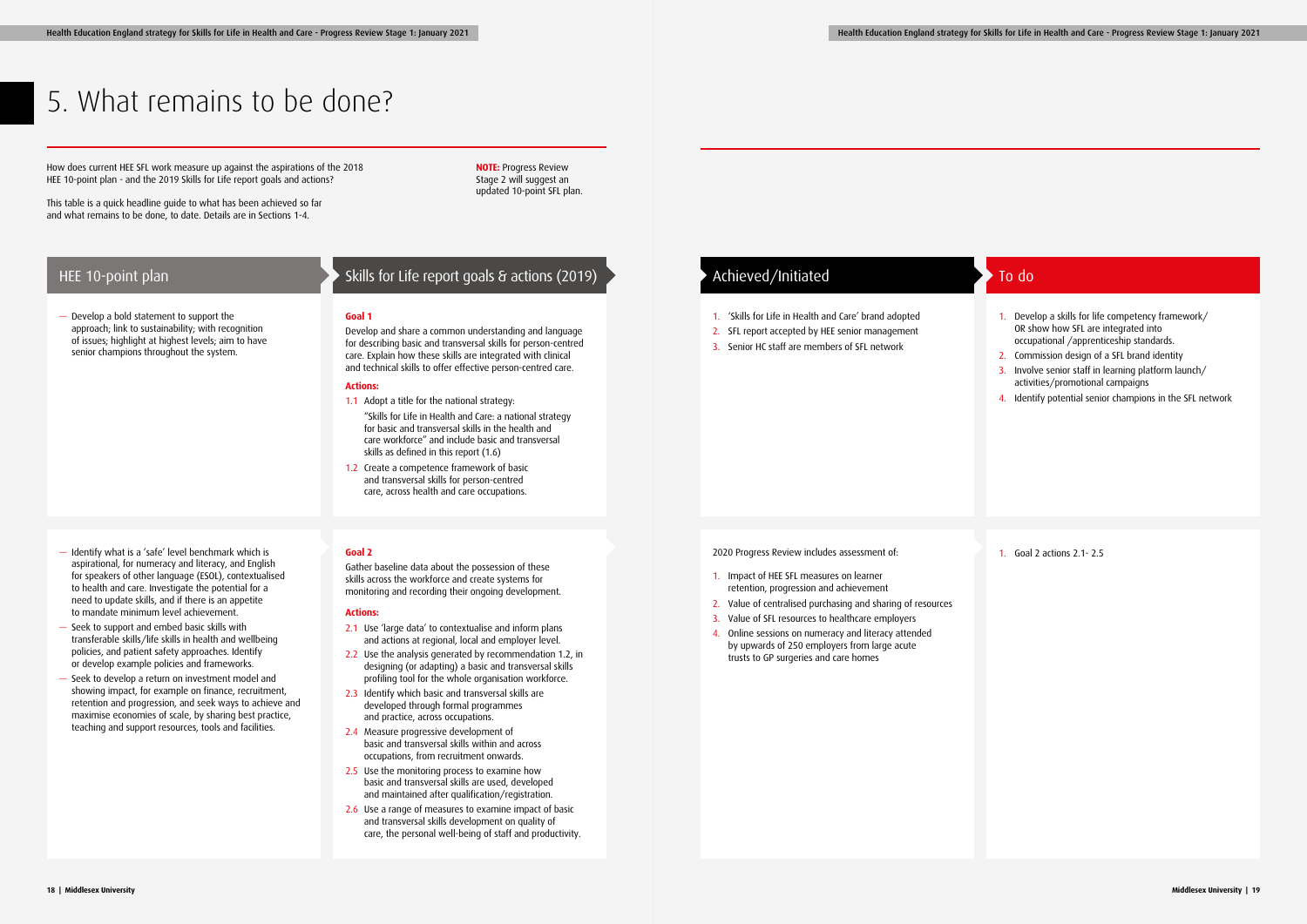— Promote a holistic approach translated to practical guidance – particularly case studies from existing examples of best practice in supporting staff in their roles, in their progression and developing life skills

## Skills for Life report goals & actions (2019) Achieved/Initiated and To do

## HEE 10-point plan (2018)

### **Goal 3**

Commit to a whole organisation understanding of how basic and transversal skills are used across occupations and roles at all levels, and a whole organisation approach which supports their learning and ongoing development.

### **Actions:**

- 1. SFL case studies published in HASO site
- 2. SFL Master Classes
- 3. Joint ESOL webinar with Middlesex University
- 1. Rec 1: Commission development of a learning platform
- 2. Rec 2: Put staffing resources in place with expert knowledge of the full range of SFL to manage Rec 1
- 

- 3.1 HEE should adopt a whole organisation learning approach to understanding, using and developing basic and transversal skills within HEE.
- 3.2 HEE to encourage health and care employers to take a positive, progressive view of the place of basic and transversal skills across the whole workforce and using best practice examples, offer guidance on how to develop whole organisation learning.
- Support the 'Train the Trainer' approach aimed at building infrastructure and sustainability for employers, by developing in house teaching expertise, workplace coaches and support for managers and mentors.
- Seek to support and embed basic skills with transferable skills/life skills in health and wellbeing policies, and patient safety approaches. Identify or develop example policies and frameworks.
- Scope potential to integrate Maths and English skills development into other established programmes (e.g. Care Certificate), have a range of opportunities/develop tools for individuals, managers and mentors to enable and support an 'its ok to talk about it' approach.
- Develop / identify standard assessment(s) for basic skills – evaluate, what is there, and develop new content as required. Include scoping and working with other agencies and support networks in for example education and charitable sectors to maximise opportunities for utilising expertise, in the context of health and care.
- Develop, support and promote a Champions Network: to support network have champions forum, ongoing support and development for Champions, sharing best practice, look at what works operationally; easy to follow guidance (e.g. How to access different funding streams) and scope development for each element – numeracy, literacy, ICT and digital skills and cross cutting themes.
- Seek to develop a social media presence e.g. hashtag, Twitter presence, celebration of successes, sharing resources, and raising the profile at a high political level, to get senior leaders on board and maybe drive the programme with some money.

### **Goal 4**

Ensure health and care employers have access to and control of resources and education provision that teaches and supports development of basic and transversal skills for health and care.

### **Actions:**

- 4.1 Use analysis of best practices to develop guidance and resources to help employers:
	- plan and deliver high quality basic and transversal skills provision
	- assess risks and impact of interventions
- 4.2 HEE should track and share analysis of current policy developments in FE and HE as these will directly affect health and care employers' workforce development plans.

### **Goal 5**

Facilitate networking between health and care employers and education providers, to share knowledge and best practice in the learning and development of basic and transversal skills.

### **Actions:**

- 5.1 Establish a network starting with the 80 respondents to the survey - to develop and share their skills and learning about how to make basic and transversal skills learning happen effectively.
- 5.2 Explore relatively cost-effective ways to share learning now-to facilitate knowledge and skills exchange among those with an interest in the sector, starting with the potential network of practitioners that responded to the survey for this study.

- 1. Basic and Key Skills Builder ([BKSB Ltd\)](https://www.bksb.co.uk/): HEE commission; 6000+ learners on programme
- 2. Access to upgraded BKSB DS tools now included in HEE offer.
- 3. HEE SFL Master Classes: 170 employers attending across 4 sites
- 4. Publication of ['Living the Language A nurse's](https://haso.skillsforhealth.org.uk/wp-content/uploads/2020/09/2020.09.22-Living-the-language-resource.pdf)  [guide to English usage in British life and work](https://haso.skillsforhealth.org.uk/wp-content/uploads/2020/09/2020.09.22-Living-the-language-resource.pdf)'
- 5. National Numeracy Challenge (NNC): Train the Trainer Numeracy Champion resources; NN day participation.
- 6. Trade Unions involvement in SFL Master classes; TU TFC sub-group
- 7. National Literacy Trust 250 webinar signup, 300 take up free audio books
- 8. Dedicated working group established with Care Certificate colleagues to support mutual objectives and synchronise efforts
- 1. Appointment of new HEE staff with SFL responsibilities
- 2. HASO SFL web pages/ frequently updated resources
- 3. SFL Network now 400 members
- 4. Skills for Life Special Interest Group established and meeting 1/4ly

- 1. Rec 1: Commission development of a learning platform
- 2. Rec 2: Put staffing resources in place with expert knowledge of the full range of SFL to manage Rec 1
- 3. Rec 3: Actions on ESOL
- 4. Rec 4: Actions on Digital Skills
- 5. Goal 4 action 4.2

- 1. Rec 1: Commission development of learning platform
- 2. Rec 2: Put staffing resources in place with expert knowledge of the full range of SFL to manage Rec 1
- 3. Rec 5: Provide guidance for healthcare employers on the new flexibilities in ESFA AEB funding provision for adults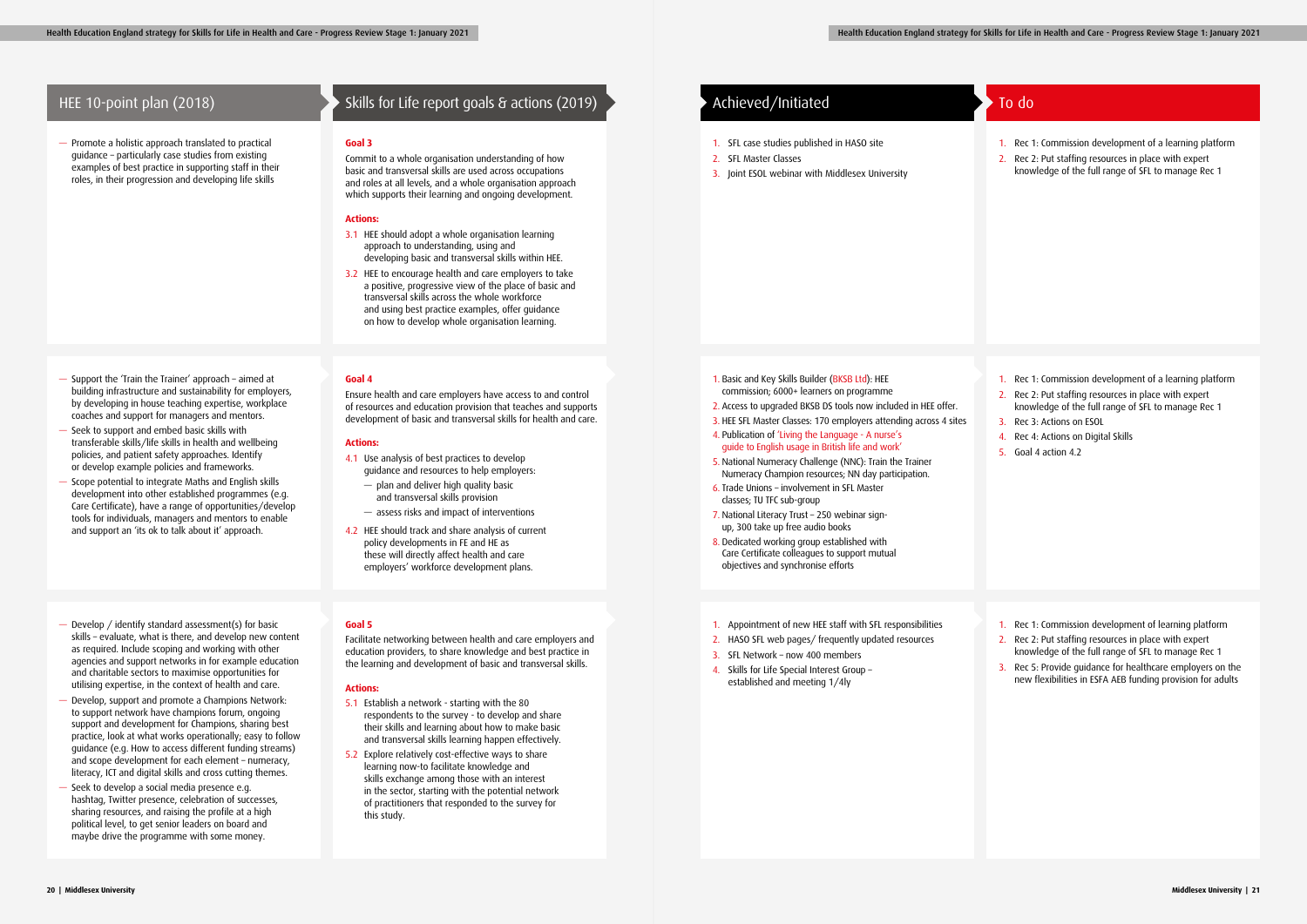BKSB (2020) 'Basic and Key Skills Builder'. <https://www.bksb.co.uk> [Accessed September 20 2020]

Department for Education (2020) 'National standards for essential digital skills'. [https://www.gov.uk/](https://www.gov.uk/government/publications/national-standards-for-essential-digital-skills) [government/publications/national-standards-for](https://www.gov.uk/government/publications/national-standards-for-essential-digital-skills)[essential-digital-skills](https://www.gov.uk/government/publications/national-standards-for-essential-digital-skills) [Accessed September 1 2020]

Education and Skills Funding Agency (2020) 'ESFA funded adult education budget (AEB):funding and performance management rules 2020 to 2021'. [https://assets.](https://assets.publishing.service.gov.uk/government/uploads/system/uploads/attachment_data/file/918920/AEB_2020_to_2021_funding_rules_V3_Final.pdf) [publishing.service.gov.uk/government/uploads/system/](https://assets.publishing.service.gov.uk/government/uploads/system/uploads/attachment_data/file/918920/AEB_2020_to_2021_funding_rules_V3_Final.pdf) [uploads/attachment\\_data/file/918920/AEB\\_2020\\_to\\_2021\\_](https://assets.publishing.service.gov.uk/government/uploads/system/uploads/attachment_data/file/918920/AEB_2020_to_2021_funding_rules_V3_Final.pdf) funding rules\_V3\_Final.pdf [Accessed September 20 2020]

Health Education England (2020) 'Talent for care'. [https://www.hee.nhs.uk/our-work/talent-care](https://www.hee.nhs.uk/our-work/talent-care-widening-participation)[widening-participation](https://www.hee.nhs.uk/our-work/talent-care-widening-participation) [Accessed August 1 2020]

Health Education England (2020) 'A Health and Care Digital Capabilities Framework'. [https://www.hee.nhs.uk/sites/](https://www.hee.nhs.uk/sites/default/files/documents/Digital%20Literacy%20Capability%20Framework%202018.pdf) [default/files/documents/Digital%20Literacy%20Capability%20](https://www.hee.nhs.uk/sites/default/files/documents/Digital%20Literacy%20Capability%20Framework%202018.pdf) [Framework%202018.pdf](https://www.hee.nhs.uk/sites/default/files/documents/Digital%20Literacy%20Capability%20Framework%202018.pdf) [Accessed August 15 2020]

Lillis, F. (2015) Crossing the Bridge, Progress Report on the Skills for Health Bridging Programme. London: Skills for Health.

Lillis, F. (2019) Skills for Life in Health and Care: A national strategy for basic and transversal skills in the health and care workforce. London: Middlesex University

Department for Education (2020) 'Plans launched to boost digital skills for adults'. [https://www.gov.uk/](https://www.gov.uk/government/news/plans-launched-to-boost-digital-skills-for-adults) [government/news/plans-launched-to-boost-digital](https://www.gov.uk/government/news/plans-launched-to-boost-digital-skills-for-adults)[skills-for-adults](https://www.gov.uk/government/news/plans-launched-to-boost-digital-skills-for-adults) [Accessed November 17 2020]

Sara Dunn Associates Ltd (2020) 'CuppaCare learning comes in Sips – short, interactive items designed for phones'. <https://www.cuppacare.com> [Accessed September 21 2020]

Lillis, F. (2017) Beyond the Brand - English and maths requirements for entry to nursing and other health related vocational programmes, at Higher Education Institutions in England. Skills for Health. UK.

Skills for Care (2020) 'Workforce estimates'. [https://](https://www.skillsforcare.org.uk/adult-social-care-workforce-data/Workforce-intelligence/publications/Workforce-estimates.aspx) [www.skillsforcare.org.uk/adult-social-care-workforce](https://www.skillsforcare.org.uk/adult-social-care-workforce-data/Workforce-intelligence/publications/Workforce-estimates.aspx)[data/Workforce-intelligence/publications/Workforce](https://www.skillsforcare.org.uk/adult-social-care-workforce-data/Workforce-intelligence/publications/Workforce-estimates.aspx)[estimates.aspx](https://www.skillsforcare.org.uk/adult-social-care-workforce-data/Workforce-intelligence/publications/Workforce-estimates.aspx) [Accessed September 1 2020]

Skills for Health (2020) 'Achieving The Essentials Of Numeracy As Part Of The Care Certificate'. [https://haso.skillsforhealth.](https://haso.skillsforhealth.org.uk/wp-content/uploads/2020/06/2020.06.03-Numeracy-support-case-study-pdf.pdf) [org.uk/wp-content/uploads/2020/06/2020.06.03-Numeracy](https://haso.skillsforhealth.org.uk/wp-content/uploads/2020/06/2020.06.03-Numeracy-support-case-study-pdf.pdf)[support-case-study-pdf.pdf](https://haso.skillsforhealth.org.uk/wp-content/uploads/2020/06/2020.06.03-Numeracy-support-case-study-pdf.pdf) [Accessed October10 2020]

Skills for Health (2020) 'Skills for Life and Functional Skills'. [https://haso.skillsforhealth.org.](https://haso.skillsforhealth.org.uk/skills-for-life/) [uk/skills-for-life/](https://haso.skillsforhealth.org.uk/skills-for-life/) [Accessed August 20 2020]

Skills for Health (2020) 'Support for Managers and Networking'. [https://haso.skillsforhealth.org.uk/support](https://haso.skillsforhealth.org.uk/support-for-managers-and-networking/#working-with-trades-unions-on-skills-for-life)[for-managers-and-networking/#working-with-trades](https://haso.skillsforhealth.org.uk/support-for-managers-and-networking/#working-with-trades-unions-on-skills-for-life)[unions-on-skills-for-life](https://haso.skillsforhealth.org.uk/support-for-managers-and-networking/#working-with-trades-unions-on-skills-for-life) [Accessed October10 2020]

Nuffield Trust (2020) 'Chart of the week: Black NHS staff are underrepresented in senior management roles'. [https://www.nuffieldtrust.org.uk/resource/chart](https://www.nuffieldtrust.org.uk/resource/chart-of-the-week-black-nhs-staff-are-underrepresented-in-senior-management-roles)[of-the-week-black-nhs-staff-are-underrepresented-in](https://www.nuffieldtrust.org.uk/resource/chart-of-the-week-black-nhs-staff-are-underrepresented-in-senior-management-roles)[senior-management-roles](https://www.nuffieldtrust.org.uk/resource/chart-of-the-week-black-nhs-staff-are-underrepresented-in-senior-management-roles) [Accessed October 20 2020]

OET (2020) 'Living the Language - A nurse's guide to English usage in British life and work'. [https://haso.skillsforhealth.](https://haso.skillsforhealth.org.uk/wp-content/uploads/2020/09/2020.09.22-Living-the-language-resource.pdf) [org.uk/wp-content/uploads/2020/09/2020.09.22-Living](https://haso.skillsforhealth.org.uk/wp-content/uploads/2020/09/2020.09.22-Living-the-language-resource.pdf)[the-language-resource.pdf](https://haso.skillsforhealth.org.uk/wp-content/uploads/2020/09/2020.09.22-Living-the-language-resource.pdf) [Accessed September 27 2020]

## References